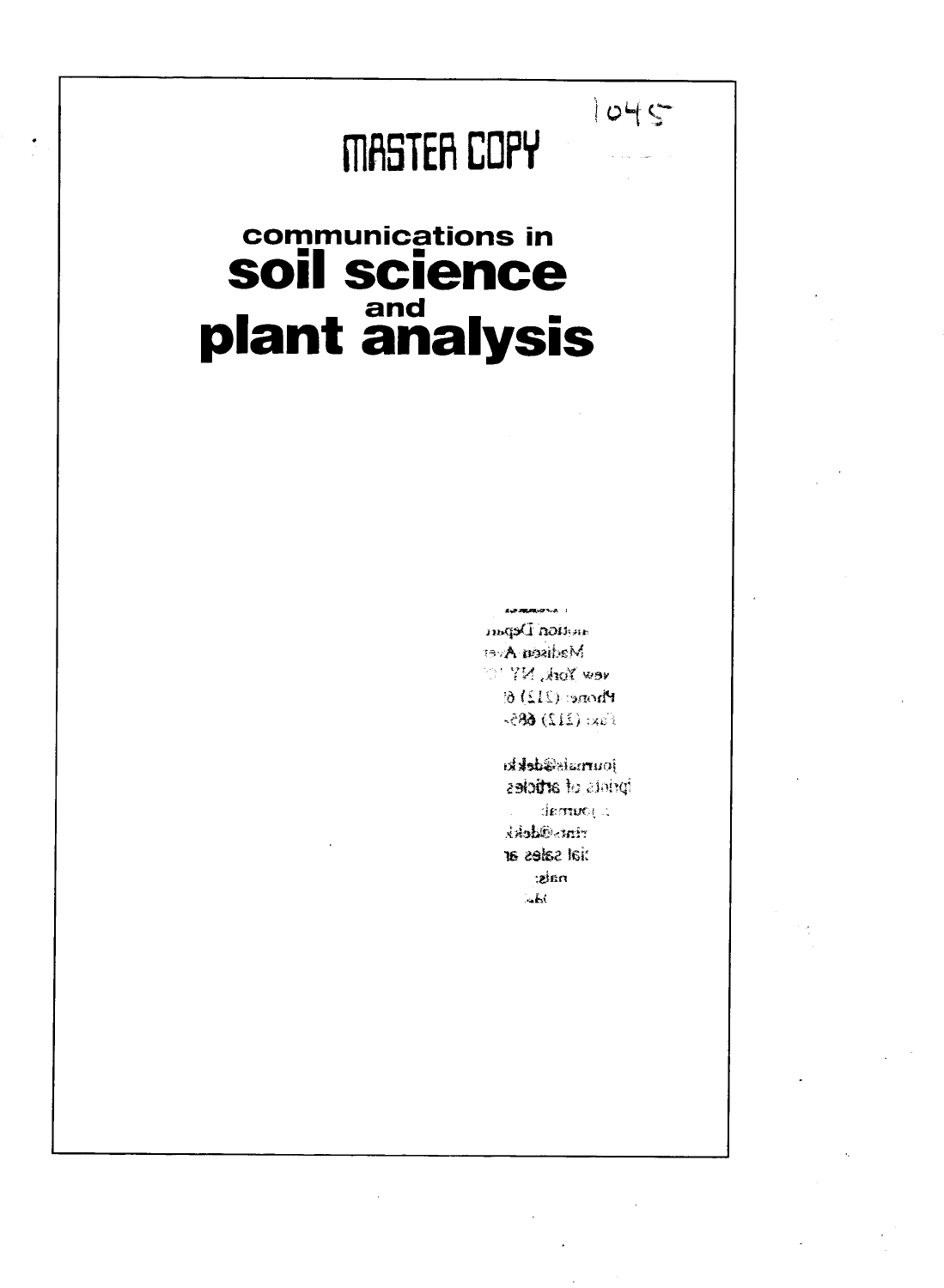$1045$ 

#### COMMUN. SOIL SCI. PLANT ANAL., 32(7&8), 1203-1220 (2001)

### POLYACRYLAMIDE FOR SURFACE IRRIGATION TO INCREASE NUTRIENT-USE EFFICIENCY AND PROTECT WATER QUALITY

#### Rodrick **D.** Lentz, Robert **E.** Sojka, Charles W. Robbins, **Dennis C. Kincaid, and Dale T. Westermann**

USDA-ARS Northwest Irrigation and Soils Research Lab., Kimberly, ID 83341-5076

#### **ABSTRACT**

Furrow irrigation systems have a greater application capacity, are less costly, and use less energy than sprinkler systems but furrow irrigation produces greater runoff, erosion, and deep percolation losses. Phosphorus (P) and nitrogen (N) losses are associated with runoff sediment, and can be minimized by eliminating irrigationinduced erosion. Excessive leaching of inorganic and organic solutes commonly occurs at the inflow region of furrow irrigated fields where infiltration opportunity times are longer. In one conservation practice, a high molecular weight, anionic polyacrylamide (PAM) is applied to advancing furrow stream flows at a concentration of 10 mg  $L^{-1}$ . Because PAM stabilizes furrow soil and flocculates suspended sediment, we hypothesized that this treatment would reduce runoff losses of sediment, molybdate reactive P (MRP), total P,  $NO<sub>3</sub>$ -N, and chemical oxygen demand (COD). Polyacrylamide treatment may increase furrow infiltration in some soils. However, we hypothesized that because it permits higher initial inflows, PAM would not increase  $NO<sub>3</sub>-N$  or Cl leaching rela-

Copyright C 2001 by Marcel Dekker, Inc. www.dekker.com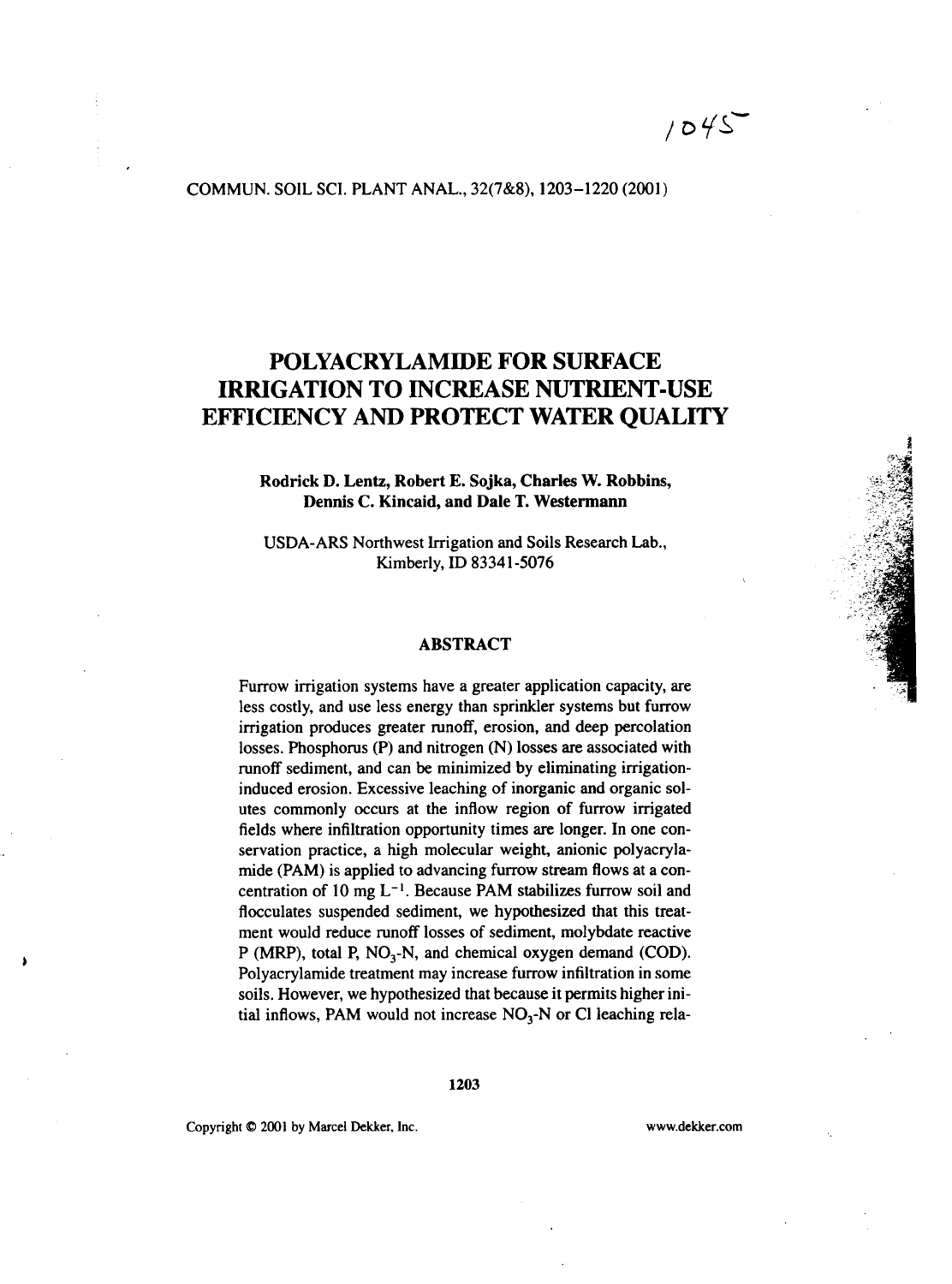tive to conventional, constant inflow irrigation. To test the first hypothesis, all treatments had the same inflow regime. For hypothesis two, control inflows were a constant  $15 L \text{ min}^{-1}$ ; PAM treated inflows were cut back from 45 to 15 L min<sup>-1</sup> after furrow advance. Irrigation runoff and percolation waters were sampled and analyzed. Polyacrylamide increased infiltration and decreased runoff, particularly early in the irrigations. Mean cumulative runoff sediment loss over 12 h was 11.86 kg for each control furrow vs 1.15 kg for PAM-treated furrows. The PAM reduced 12-h cumulative sediment losses in runoff by 90%, MRP by 87%, total P by 92%, and COD by 85%, relative to control furrows. Polyacrylamide had no field-wide, season-long effect on cumulative amounts of water,  $NO_3$ -N or Cl leached. The PAM-technology effectively prevented soil nutrient losses, increased nutrient-use efficiency, and decreased N and P loads in irrigation return flows and receiving surface waters.

#### **INTRODUCTION**

Irrigated agriculture stabilizes world food and fiber production by increasing yields relative to rainfed agriculture and reducing risks associated with crop production (Bucks et al., 1990). Mineralized or applied nutrients must remain in the root zone to be effectively utilized by plants. Soluble nutrients displaced from the root zone by lateral and downward moving water can enter groundwater. Nutrients dissolved or desorbed from surface soil particles and those that remain attached to soil can enter the furrow stream and be transported via irrigation return flows to surface waters. Public concern over irrigation impacts on surface and groundwater quality recently has focused on sediments, nutrients, dissolved salts, and toxic organic compounds (Bucks et al., 1990).

Runoff and drainage losses from furrow irrigation are greater than from other surface methods and sprinkler irrigation. Compared to level basin or sprinkler irrigation, furrow irrigation produces a less uniform water application. Opportunity time for infiltration is longer in furrow soils near the inflow ends, hence these soils receive more water and experience a greater leaching potential than furrow soils near outflow ends (Childs et al., 1993). Channeled concentrated flow in furrows is erosive (Koluvek et al., 1993) but furrow runoff is tolerated in order to improve water application uniformity (Bishop et al., 1967). Compared to level basin or sprinkler irrigation, furrow irrigation produces a greater displacement or removal of soil and nutrients from the plant locale, and increased transport of sediment and nutrients to surface waters in return flow. However, owing to the lower installation and energy costs, high application capacity, and reduced patho-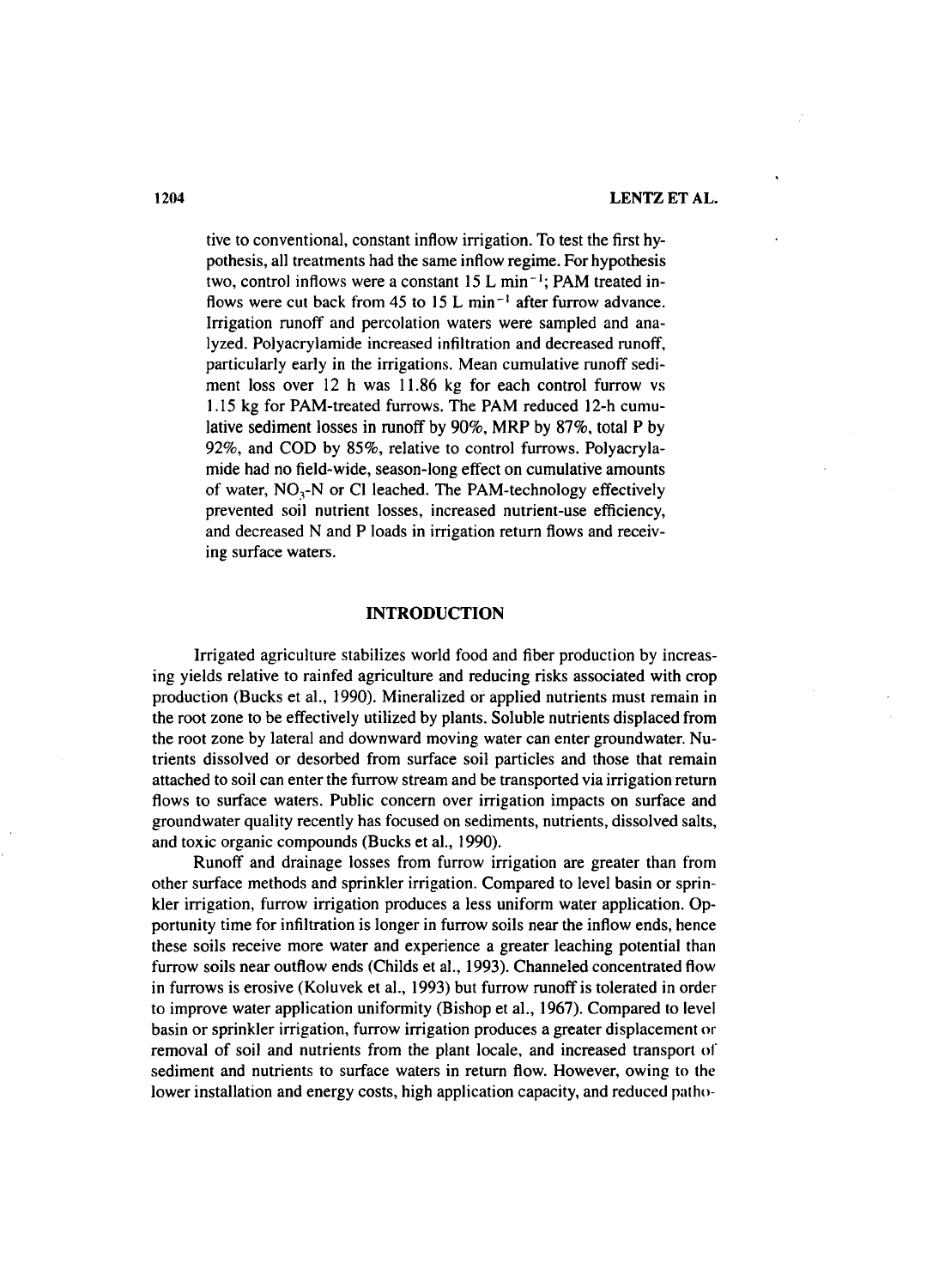gen infestation associated with furrow irrigation (Bishop et al., 1967), it is commonly used in the U.S. and other nations.

Furrow irrigated soils in the northwestern U.S. are highly erosive (Berg and Carter, 1980). They have low organic matter content and exhibit mineral characteristics which tend to inhibit aggregate stability, especially under the rapid wetting and shear forces present in irrigation furrow streams (Kemper et al., 1985). Thirty to sixty percent of the water applied leaves furrow irrigated fields as runoff (Lentz et al., 1992). Irrigation runoff has negatively impacted surface streams in southern Idaho through contributions of sediment, nutrient, and pesticides (IDHW-DEQ, 1994).

#### **Nutrient Fluxes into Irrigation Runoff and Drainage Waters**

Furrow irrigation moves soluble or particulate organic matter, N, and P from soil to drainage and runoff, which increase nutrient loading in surface waters (Carter et al., 1971; Fitzsimmons et al., 1972; Mackenzie and Viets, 1974; Heathwaite and Johnes, 1996). Subsurface drainage losses of nitrogen under irrigation tracts in southern Idaho are significant, although some of this nitrogen may originate from nonagricultural sources, such as residential septic systems (Carter et al., 1971). Nitrate-N is the main form of N lost in drainage water (Carter et al., 1971; Fitzsimmons et al., 1972), although organic-N losses may be an important component (Mackenzie and Viets, 1974). Nitrate-, NH<sub>1</sub>- and organic-N can be dissolved or entrained in furrow runoff (Fitzsimmons et al., 1972). Large increases in runoff inorganic-N concentrations occur when fertilizers are applied to fields in irrigation water, but not all high N-loss events are associated with such operations (Fitzsimmons et al., 1972).

Carter et al. (1971, 1974) reported that south-central Idaho surface irrigated tracts were a net sink for total P and ortho-P loads entering the tracts in irrigation source water. Irrigation runoff had higher P concentrations than source water but return flow volumes were a small fraction (14%) of the total source water volume diverted from the Snake River, and P concentrations in the groundwater-derived return flow contributions (13% of tract supply flow volume) were lower than that of the source water. Carter concluded that ortho-P was being removed from irrigation water as it drained through, and reacted with, the calcareous soils. **In** contrast, Fitzsimmons et al. (1972) reported that groundwater ortho-P and total P concentrations increased relative to source water in a southwestern Idaho irrigated tract. Carter sampled groundwater discharged from drainage tunnels cut into basalt bedrock in addition to tile drains, whereas, Fitzsimmons collected only tile drain water.

Nutrient concentrations in irrigation runoff occur in dissolved form, are associated with soil particles, or occur as organic particulates and colloids. Total P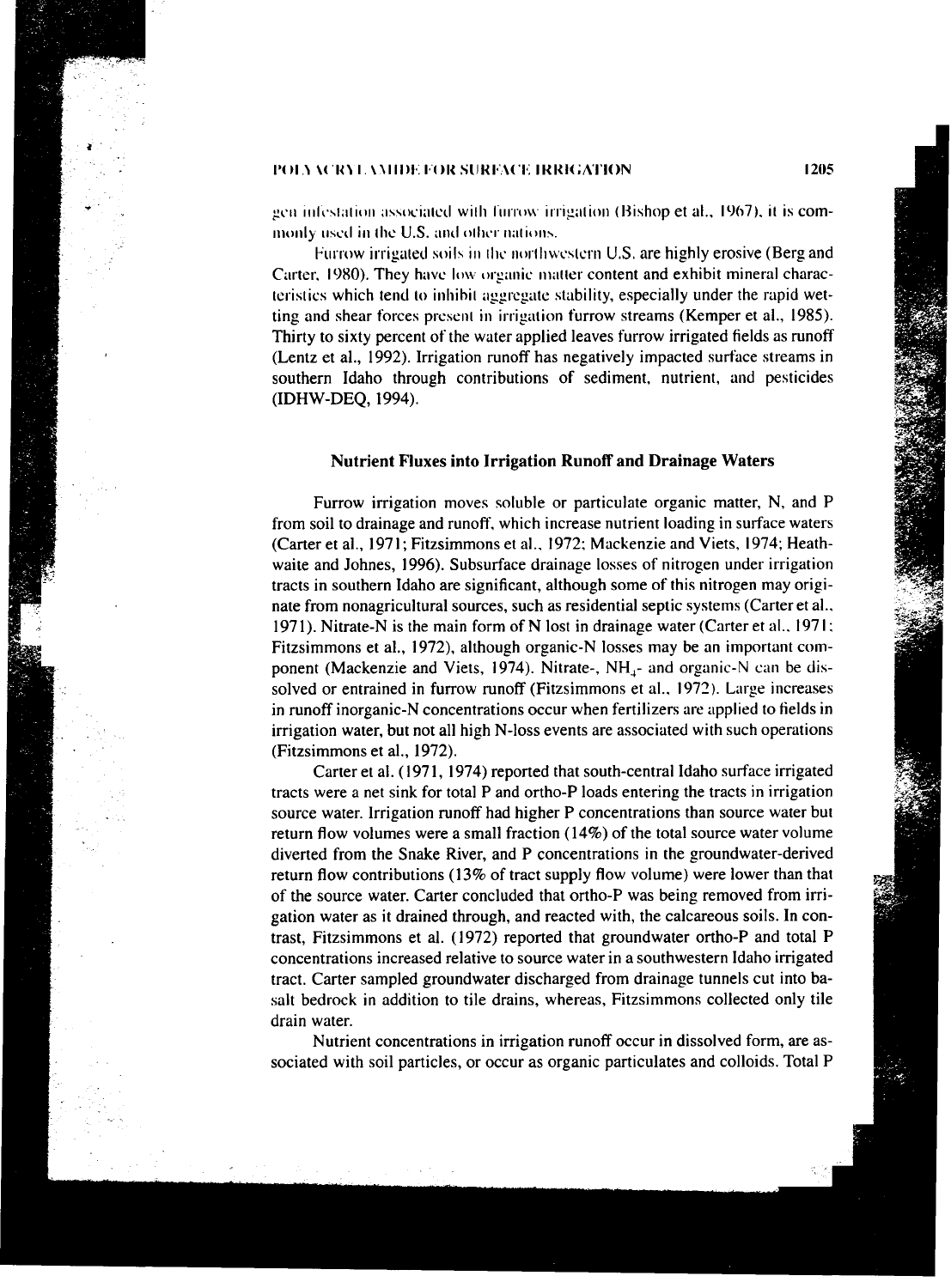and organic-N forms are largely associated with transported sediment and organic particles or colloids in furrow runoff (Carter et al., 1974; Carter and Bondurant, 1976). Furrow erosion and transport processes and runoff sediment load substantially determine the concentrations of these nutrient components in runoff (Carter et al., 1974; Brown, 1985; Bjorneberg et al., 1999). Clay and organic matter adsorb more P than other soil materials. The stream sediment clay : soil ratio, also called the enrichment ratio, and the total sediment load largely determine the total Pin runoff (Carter et al., 1974). The P enrichment ratio increases as the proportion of clay and organic matter in the sediment load increases, and declines as sediment increases, owing to the decrease in the proportion of fine to coarse particles in sediments produced from escalating erosion regimes (Logan, 1982).

Dissolved nutrient concentrations, ortho-P,  $NO<sub>3</sub>-N$  and  $NH<sub>4</sub>-N$  in furrow runoff and subsurface drainage water result from the reaction of water with the soil surface and decaying crop residues, including dispersed and detached particles that become suspended in the flow (Logan, 1982). Water soluble nutrients dissolve in the water and desorb (eg. ortho-P,  $NH<sub>4</sub>-N$ ) from soil surfaces and diffusion/advection processes move dissolved materials from soil/sediment pores into the furrow stream or drainage flow (Logan, 1982). In furrows, the quantity of nutrient ions made available via this process decreases with increasing time of exposure to the stream (Oloya and Logan, 1980). The quantity of ortho-P desorbed was correlated with the soil test P concentration (Westermann et al., 1999). Once it enters the furrow stream, a fraction of the dissolved ortho-P and  $NH<sub>4</sub>$ -N may adsorb to sediment present in the flow. The dissolved ions eventually reach an equilibrium concentration in the runoff (Logan, 1982). During an irrigation, erosional processes such as channel abrasion, sidewall collapse, and migrating headcuts expose fresh soil surfaces to the stream flow. This soil contributes additional nutrients to the flow.

#### **Polyacrylamide Technology in Furrow Irrigation**

Furrow irrigation polyacrylamide (PAM) technology was developed as a solution to high erosion rates associated with this irrigation practice on coarse and medium textured soils (Lentz et al., 1992). Early irrigation studies with PAM focused on its sediment loss and infiltration effects. Experiments on a number of different soils with varying furrow slopes and lengths in southern Idaho demonstrated that the standard PAM application reduces soil loss from furrows by an average of 94% and increases net infiltration into newly formed furrows by 15% (Lentz and Sojka, 1994). The standard method applies an optimal 10 mg PAM  $L^{-1}$  water (10 ppm) to irrigation inflows only during the furrow advance stage, i.e. when the water stream first advances down the furrow, and before runoff begins (Lentz et al., 1992). After the furrow advance, PAM application is curtailed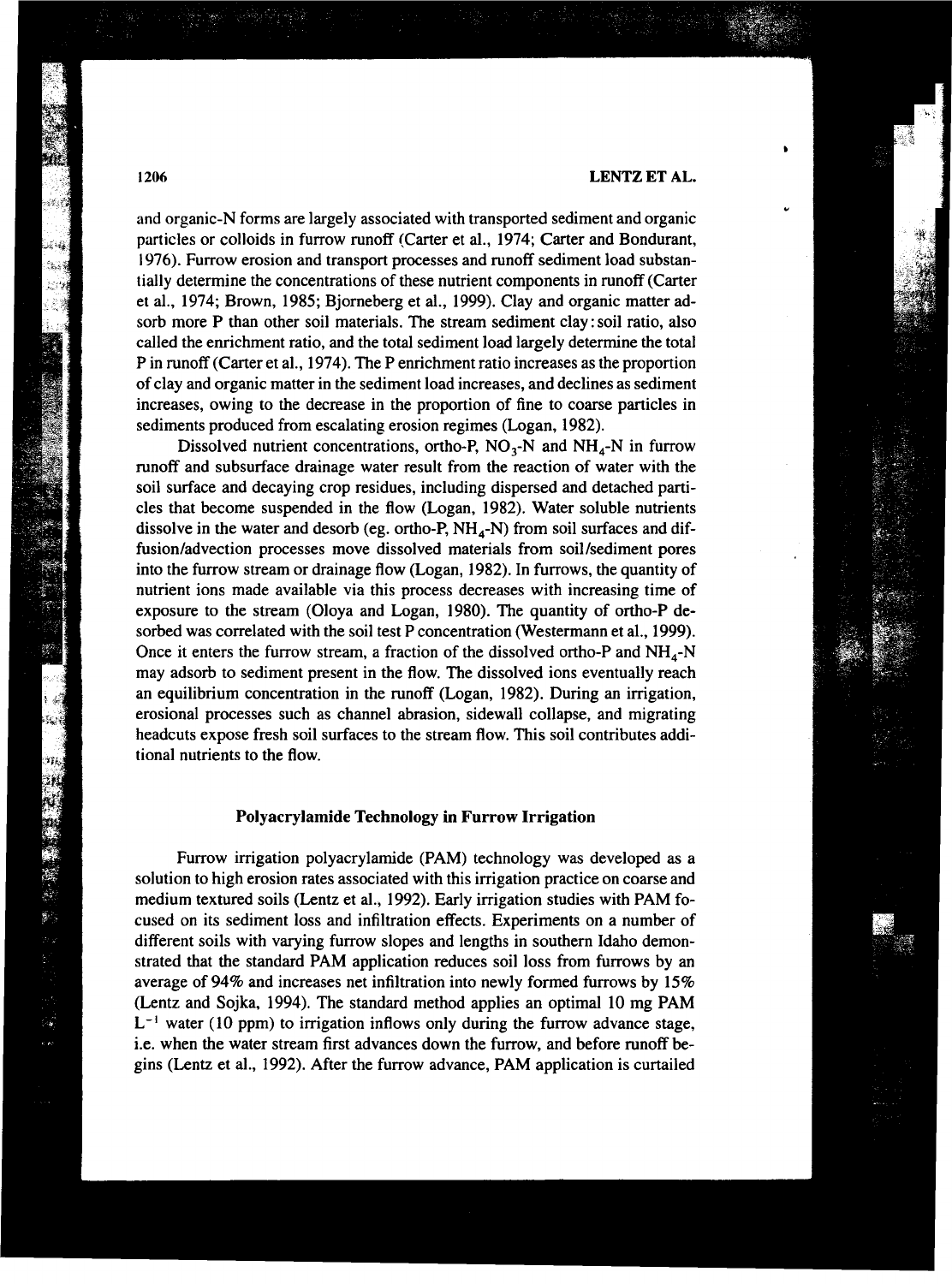and untreated inflows are used for the remainder of the irrigation set. Polyacrylamide dissolved in the inflow water is adsorbed and irreversibly bound to soil particle and aggregate surfaces in the furrow wetted perimeter (Mitchell, 1986; Malik and Letey, 1991; Lentz et al., 1992; Letey, 1994).

The PAM commonly used is a water soluble, linear anionic polyacrylamide copolymer (Barvenik, 1994) which was found to be most effective for furrow erosion control (Lentz and Sojka, 2000a). The PAM has a molecular weight of  $12-15$  Mg mol<sup>-1</sup> and charge-density of  $8-35%$  . This material has demonstrated a remarkable ability to stabilize dry soil aggregates under rapid inundation and flow shear, flocculate fine soil particles suspended in flows, and coarsen aggregate size characteristics in the furrow system. These PAM-induced impacts result in reduced furrow erosion and increased infiltration (Terry and Nelson, 1986; Lentz, 1995; Sojka et al., 1998b). Barvenik (1994) concluded that anionic PAM applications in irrigation furrows posed little threat to organisms or the environment.

A detailed description of PAM field application and general technical and practical guidelines have been discussed elsewhere (Lentz, 1995; Lentz et al., 1995; Sojka and Lentz, 1997). Research has investigated field efficacies of different PAM application rates (Lentz and Sojka, 1994) and strategies (Lentz and Sojka, 2000b). Lentz et al. (2000a) studied the effects of polymer molecular weight, charge type and density characteristics on field erosion and infiltration results. Other studies have focused on PAM's impacts on furrow infiltration (Trout et al., 1995; Sojka et al., 1998a,b), multiple treated irrigations (Sojka et al., 1998b), and surge irrigation applications (Yonts et al., 1998).

Two field studies were conducted to test the hypothesis that a PAM-based furrow irrigation management approach could reduce sediment, soil organic matter (estimated by COD), and nutrient losses from soils in furrow irrigated fields without increasing leaching losses of soluble nutrients. The PAM irrigation management strategy can take advantage of PAM's erosion control capabilities, i.e. higher initial inflows can be turned into PAM-treated furrows than to untreated furrows. One study examined the effect of PAM treatment on soil and nutrient field losses. Another study determined PAM management effects on field leaching losses relative to conventional furrow irrigation.

#### **MATERIALS AND METHODS**

Field studies were conducted at the USDA-ARS Northwest Irrigation and Soils Research Laboratory at Kimberly, Idaho, USA. Dry bean *(Phaseolus vulgaris* L. 'Viva Pink') or silage corn *(Zea mays* L.) was planted on Portneuf silt loam (coarse-silty, mixed superactive, mesic Durinodic Xeric Haplocalcids). The seedbed was prepared with disk and roller harrow. Surface soil texture was silt loam (10% clay, 70% silt), organic matter was  $10-13$  g kg<sup>-1</sup>, cation exchange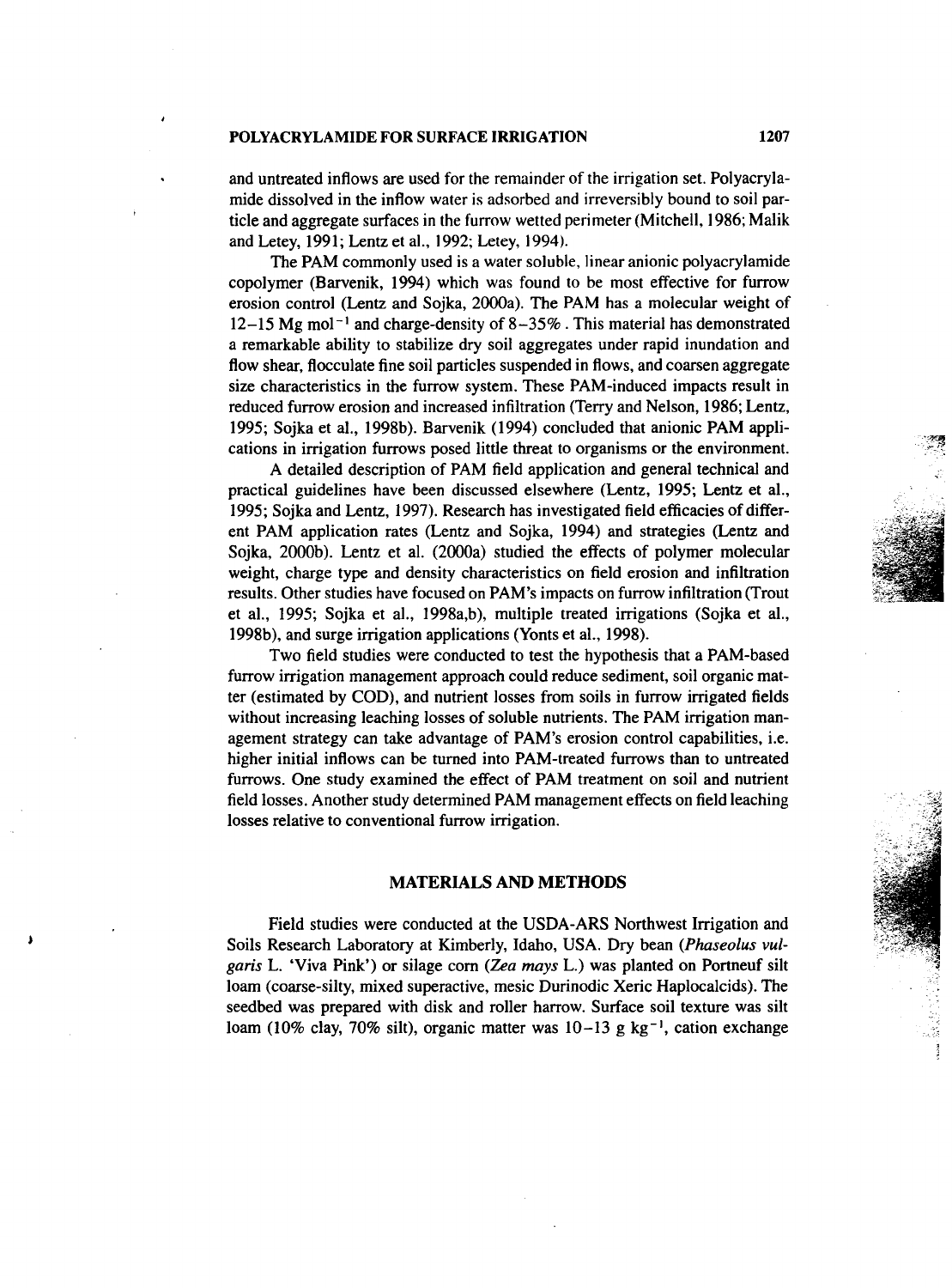capacity was 190 mmol,  $kg^{-1}$ , saturated-paste-extract electrical conductivity (EC) was 0.7 dS  $m<sup>-1</sup>$ , ESP was 1.5, pH was 7.7, and calcium carbonate equivalent was 5%. Furrows were approximately 175 m long, with a 1.6% slope. Furrows were shaped with a weighted wedge-shaped forming tool. To avoid infiltration differences between wheel-tracked and nonwheel-tracked furrows, only trafficked furrows were irrigated and monitored.

Irrigation water diverted from the Snake River contained  $0.10 \text{ mg L}^{-1}$  total P; 0.03 mg L<sup>-1</sup> molybdate reactive P; 11.8 mg L<sup>-1</sup> COD, and <0.02 mg L<sup>-1</sup>  $NO<sub>3</sub>-N$ , and had an EC of 0.5 dS m<sup>-1</sup> and SAR of 0.5. A gated pipe conveyed water to the each furrow and adjustable spigots controlled inflow rates. Plots were irrigated five times during each irrigation season. Furrow inflows and outflows were monitored, and runoff sediment concentrations were measured throughout each irrigation. Measurements were made at one-half hour intervals early in the irrigation, and every hour or every several hours in the latter half of the irrigation after outflows and sediment loads had stabilized. Inflows were measured by filling a known volume per unit time, and outflows were measured with v-notch flumes (Trout and Mackey, 1988). Sediment was measured using Imhoff cones (Sojka et al., 1992). Details of the flow and sediment monitoring procedure were given by Lentz et al. (1992). The experimental design was a complete randomized block, with three replications. Furrow runoff, component loads, and infiltration were computed with the computer program, WASHOUT (Lentz and Sojka, 1995). Net infiltration was calculated as the difference between total inflow and total outflow.

The water soluble, anionic PAM copolymer employed had a molecular weight of  $12-15$  Mg mol<sup>-1</sup> and charge-density of 18%. Granular PAM was used to prepare a 1200 or 2400 mg  $L^{-1}$  (1200 or 2400 ppm) aqueous stock solution. Stock solutions were prepared by slowly sprinkling (over a 20–30 min period) PAM into tap water that was vigorously and continuously agitated with a rotating bladed stirrer. Positive displacement pumps injected the stock solution into the inflow end of PAM-treated furrow streams at an appropriate rate to meet the PAM concentration target.

#### **Runoff Nutrient Loss Study**

This study compared irrigation furrow inflow and outflow rates, and runoff nutrient concentrations and losses from a control and two PAM treatments. Control furrow streams contained no PAM. Polyacrylamide was applied continuously at 1 mg  $L^{-1}$  in a continuous PAM 1-ppm treatment (Cont PAM1). In the Standard PAM-10 treatment (Std PAM10), PAM was applied at 10 mg  $L^{-1}$  only during the advance phase. Polyacrylamide injection in the Std PAM-10 was curtailed at an average 111 min after the irrigation began, ie. shortly after the end of the advance phase, and untreated water was used for the remainder of the irrigation set. A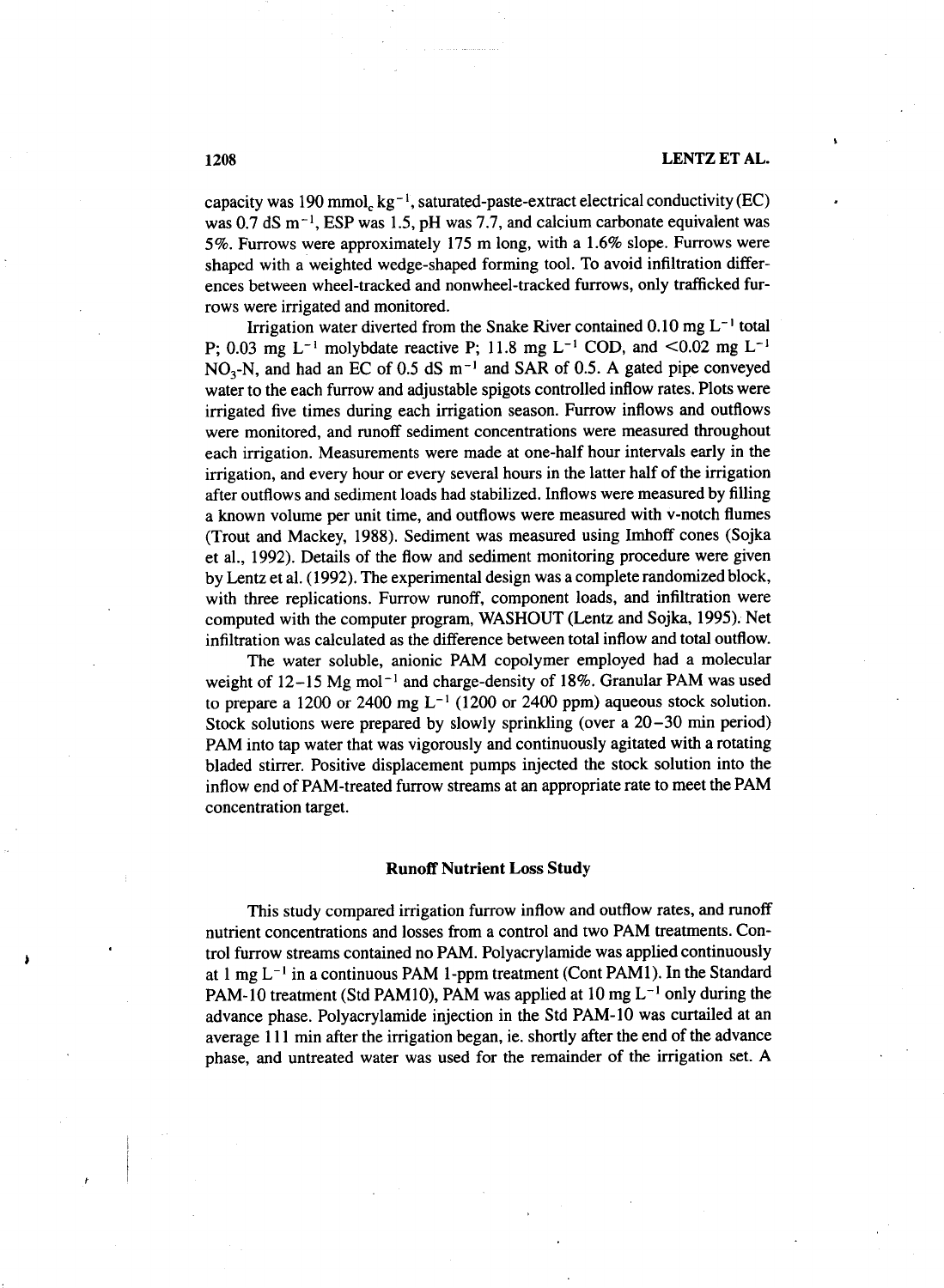cutback irrigation strategy was used for all treatments. Initial irrigation inflows were set to  $23$  L min<sup>-1</sup> to move water across the field quickly, then flows were manually cut back to 15 L min<sup>-1</sup> to reduce runoff. Irrigations were 8 to 24 hours in duration.

Irrigation inflows and three irrigation runoff samples from each furrow were collected for nutrient analysis. Runoff samples were taken from outflow monitoring flumes. Runoff nutrient content was not determined for the last irrigation of the season. Since 97% of the field's sediment losses occurred in the first four irrigations, we believed nutrient losses produced by the final irrigation were also very small. The first runoff sample was collected after all PAM furrows had completed their advance but before PAM application was stopped. The second was taken 0.5 h after PAM application had ceased, and the third was taken 4.5 h later. Thus, sampling times differed with each irrigation, but all were collected during the periods:1 to 3.5 h; 4.5 to 7 h; and 7.5 to 10 h into the irrigation. Runoff samples were stored at  $2^{\circ}$ C. for  $\leq$ 8 days before being analyzed. Unfiltered samples were analyzed for total P (Greenberg et al., 1992), molybdate-reactive-P or MRP (Watanabe and Olsen, 1965), and chemical oxygen demand, COD (American Public Health Association et al., 1971). Nitrate-N was determined on filtered samples (Whatman 42 filter, 2.0 mM potassium benzoate eluent and liquid ion chromatography).

Irrigation treatment comparisons and duration graphs were based on a 12-h irrigation length. WASHOUT (Lentz and Sojka, 1995) computed runoff and pollutant loads using outflow and sediment records (12 measurements per irrigation) and runoff nutrient concentrations (3 per irrigation). Runoff nutrient loads were computed under assumption that runoff component concentrations were constant between sampling intervals. The 12-h values for the first irrigation (an 8-h irrigation) were computed assuming that no change in flow and constituent concentrations occurred after 8 h. Previous experience indicated that this was a valid premise. Duration graph values are means from the four monitored irrigations. Confidence limits  $(P = 0.05)$  for duration treatment means were based on the Student's *t* distribution (Snedecor and Cochran, 1980).

#### Field Leaching Study

Soil water percolating below 120 cm depth was monitored during the irrigation season for conventional vs PAM-managed irrigation furrows. Conventional furrows were irrigated with  $15 \text{ L min}^{-1}$  untreated inflows for the entire irrigation. Polyacrylamide furrows were irrigated with 10 mg  $L^{-1}$  PAM-treated inflows at 45 L min<sup>-1</sup> during the furrow advance phase, then PAM injection ceased and inflows were reduced to 15 L min<sup>-1</sup> for the remainder of the irrigation. Twelve monitoring sites were installed, four in each of three blocks, at both the

**LOMINE** nailt a

-13 ł. يجوز

pos i

hair i VC 22

> J. in 23. ru es 520°  $\Omega$  :

Ā. linas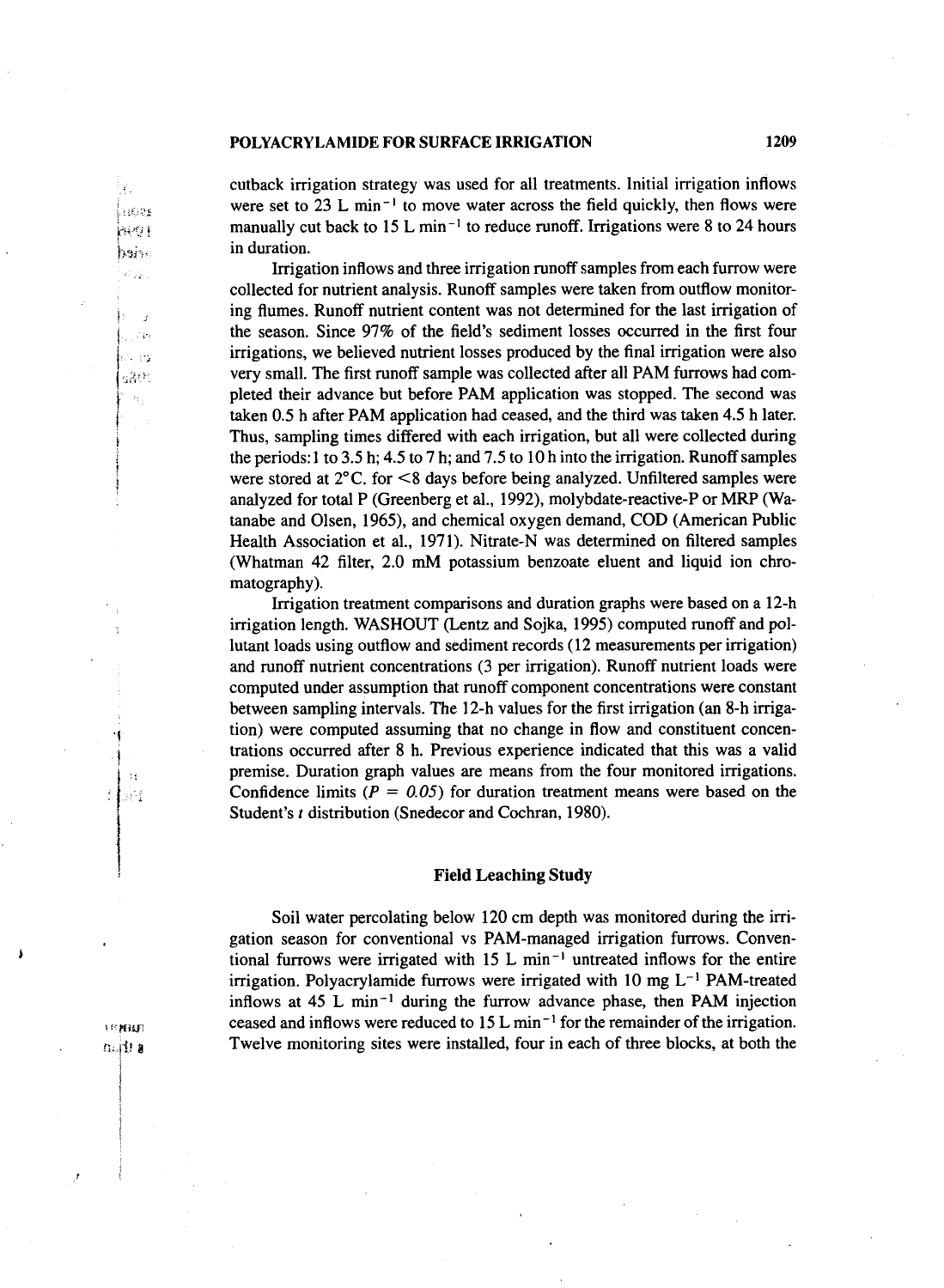upper and lower portion of the plot (30 and 150 m along 180-m-long furrows). Soil water percolation losses were measured throughout the irrigation season. Length of irrigation sets were the same for both treatments in the abbreviated 1996 irrigation season. However, in 1997 and 1998, irrigation set times were varied between treatments, to ensure that average net infiltration for both treatments was equal for any given irrigation.

We installed 36 vacuum extraction soil water percolation samplers, three at each monitored site (Lentz et al., 1998a). Instruments were installed in the vertical face of a backhoe trench dug beside the monitored furrow. The vacuum extraction system designed for this experiment was discussed in detail by Lentz et al. (1998a) and Kincaid and Lentz (1999). A field deployed precision vacuum pump and tank were connected via a gas dryer to a polyethylene tube main line that ran the length of the field. Branch lines off the mainline supplied upper and lower field positions via manifolds at each site. Each manifold supplied 1-L vacuum flasks connected to individual samplers. In 1997, a Bourdon-tube pressure switch and Hg U-tube manometer regulated system vacuum in main and branch lines. For 1998, we designed an electronic vacuum controller and data logger program that set extraction vacuum independently for each site according to local soil water conditions. The line extractor-soil suction ratio was 1.4 to 1.5 (Lentz et al., 1998a).

Instrument installation was completed by late August, 1996. Prior to irrigation in 1996, CaCl<sub>2</sub> (112 kg ha<sup>-1</sup>) was applied to the surface of fallow plots as a drainage marker. Two irrigations were monitored during September 1996. In 1997, 168 kg ha<sup>-1</sup> urea was applied and plots were planted to a short-season corn. Five irrigations were monitored beginning 16 July. Water sample volumes were measured and collected every 1-2 days, treated with boric acid to curtail biologic activity, and stored at  $2^{\circ}$ C. for later chemical analysis. Sample  $NO<sub>3</sub>-N$ , and Cl were determined with standard flow injection analysis (HA) procedures. The mean constituent percolation and mass loss measurements at each site were summed over the season and an ANOVA with Tukey test (SAS Institute Inc., 1988) was employed to compute treatment mean separations *(P =* 0.05). Field wide losses were computed as the mean of upper and lower field values.

#### **RESULTS AND DISCUSSION**

#### **Runoff Nutrient Losses**

Irrigation duration data showed significant differences between control and PAM-treated furrows with regard to hydraulic properties, runoff pollutant concentrations, and loading. Runoff rates did not differ between treatments during the first hour of the runoff period (Fig. 1). In the second hour, treatment runoff rates diverged, with control furrows having significantly higher runoff rates than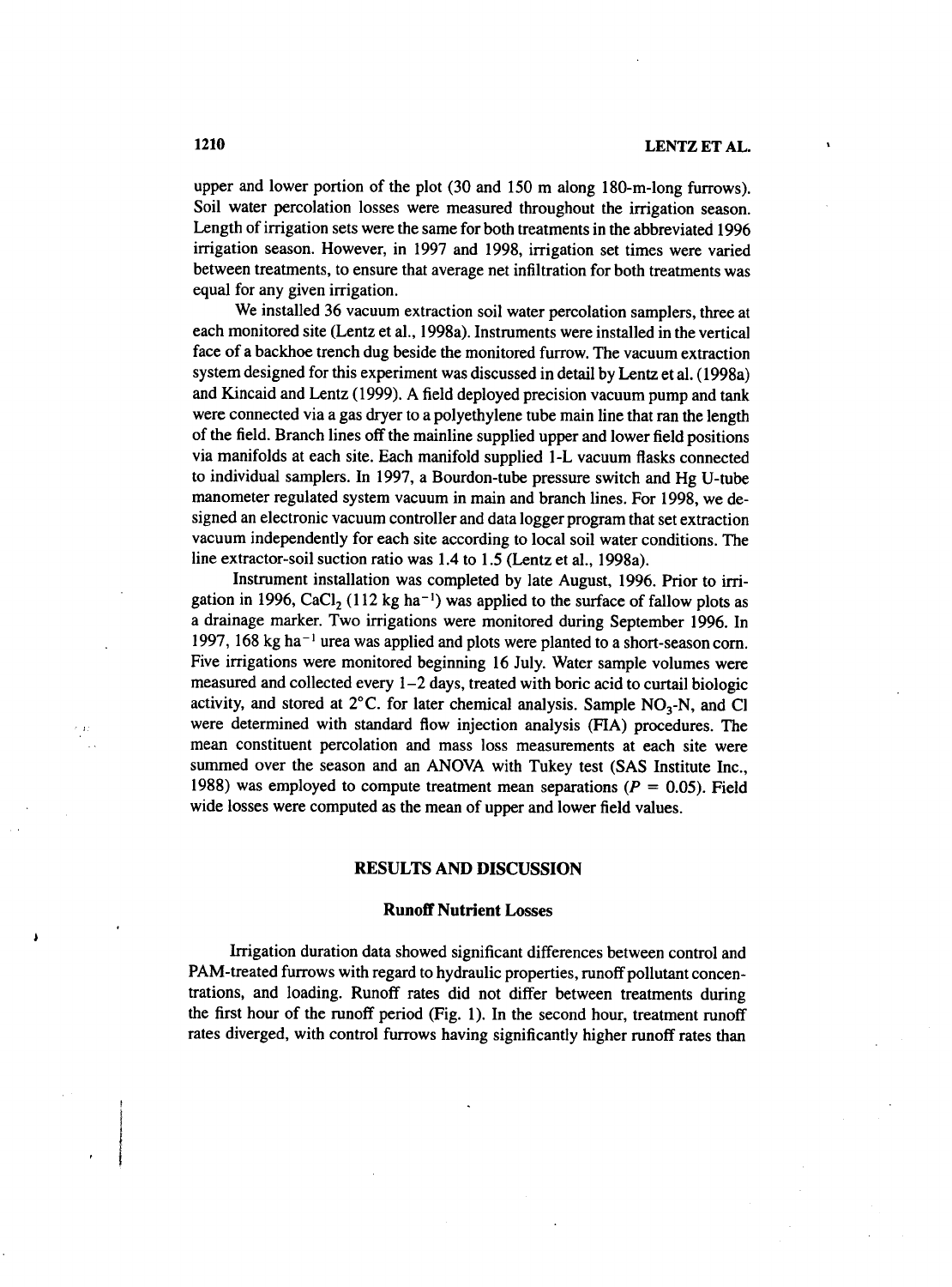

*Figure 1.* Infiltration and runoff (on left), and sediment concentrations and losses (on right) per furrow. Treatments included a control,  $10 \text{ mg } L^{-1}$  PAM applied during advance only (Std PAM10), and PAM applied continuously at 1 mg  $L^{-1}$  (Cont PAM1). Similar letters indicate nonsignificant differences ( $P = 0.05$ ) between treatment values.

Ÿ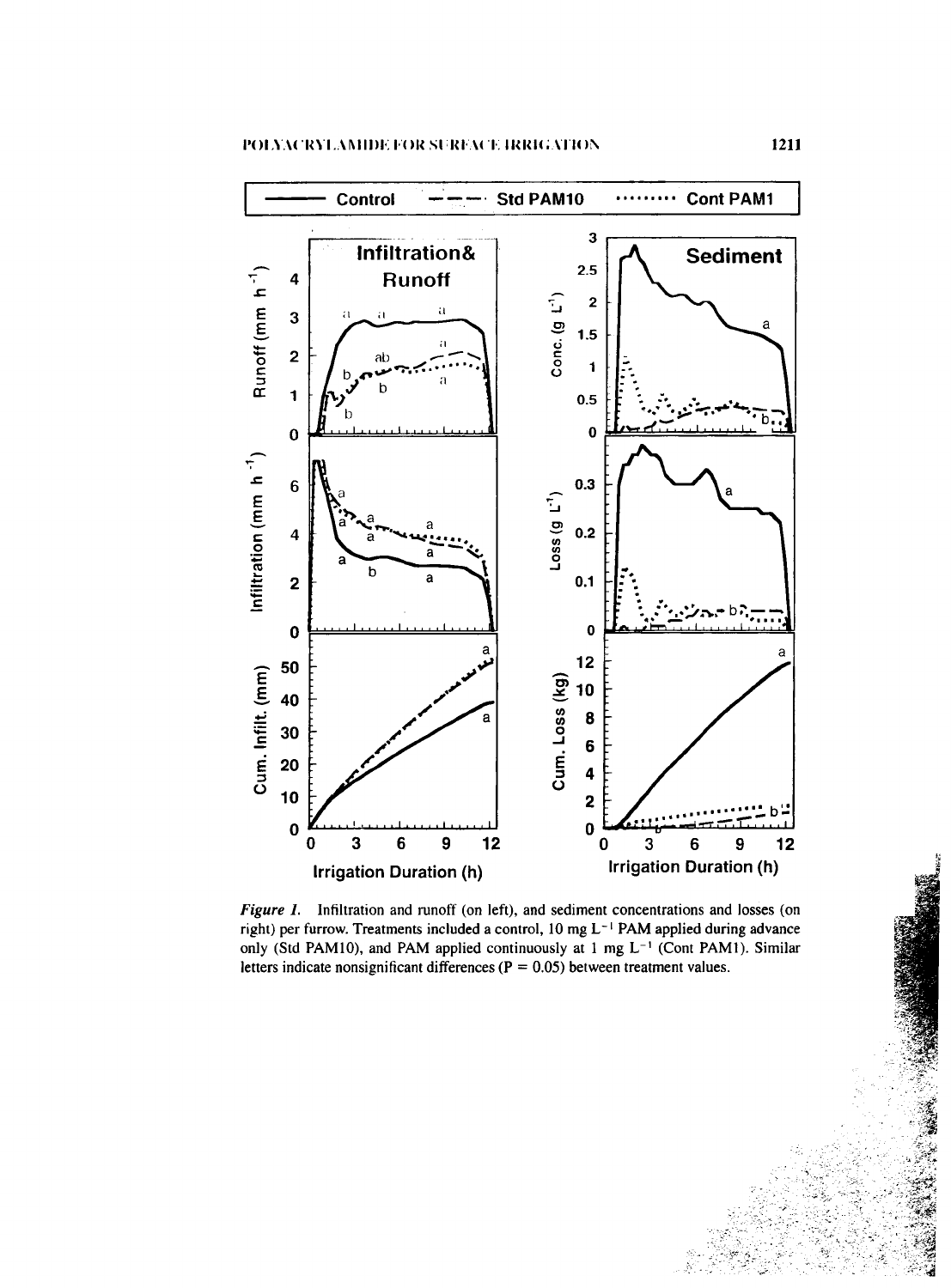PAM-treated furrows (Fig. 1). Infiltration rates followed runoff in a similar but reversed pattern. No significant differences between treatments were indicated for runoff and infiltration after furrow streams flowed for 6 h, though the mean treatment values from later in the irrigation were only slightly different from the 6-h values. Thus PAM's infiltration effects continued but became less consistent with time. This suggested that the PAM-stabilized soil structure in the furrow surface may have begun to break down over time, and/or that the depositional seal formed under PAM may have begun to clog late in the irrigation set, reducing seal permeability (Sojka et al., 1998a).

During the irrigations, sediment concentration and mass losses for control furrows were 4 to  $100 \times$  greater than those for Std PAM10 furrows, and 2.5 to  $10 \times$  greater than that of Cont PAM1 furrows (Fig. 1). Mean 12-h cumulative sediment loss for controls was  $10\times$  greater than that of Std PAM10 and 7 $\times$ greater than that of Cont PAM1 furrows. The 12-h cumulative sediment loss per control furrow was 11.86 kg vs 1.15 kg for Std PAM10 furrows, i.e. 609 kg ha<sup>-1</sup> vs 59 kg ha $^{-1}$ .

Changes in runoff concentration and mass loss for control and PAM treatments followed a similar pattern for all components except  $NO<sub>3</sub>$ -N. Concentration and mass loss values for nutrients (except  $NO<sub>3</sub>-N$ ) paralleled that for sediment (Figs. 1, 2 and 3). At any given time during the irrigation, runoff concentrations and mass losses of these components were about 4 to  $10\times$  greater in control furrows than in Std PAM10 and Cont PAM1 furrows. The exception to this pattern came for Cont PAM1 furrows during the first 7 h of each irrigation. During that period, control values were 1.2 to  $3\times$  that of Cont PAM1 furrows, and the differences between control and Cont PAM 1 values, in most cases, were not significant. The similarity in duration patterns suggests that COD, MRP, and total P components were closely associated with sediment.

Mean 12-h cumulative losses of MRP, total P, and COD were significantly greater for controls than either PAM treatment. Cumulative mass losses of controls were 7 to  $14\times$  the Std PAM10, and 3 to  $6\times$  the Cont PAM1 values (Figs. 1, 2 and 3). Thus, compared to controls, Std PAM10 reduced 12-h cumulative mass losses of sediment by 90%, COD by 85%, MRP by 87%, and total P by 92%. These values were similar to those reported for 24-h irrigations (Lentz et al., 1998b).

No significant differences between control and PAM treatments were observed for duration runoff  $NO<sub>3</sub>$ -N concentration, mass losses, or cumulative losses (Fig. 2). The peak in  $NO_3$ -N concentrations observed at mid-irrigation resulted from an anomalously high value in a single furrow, and hence was not statistically significant. Runoff  $NO<sub>3</sub>-N$  concentrations during the irrigation were unrelated to that of sediment. In contrast, runoff COD, MRP, and total P concentrations appeared to be dependent on runoff sediment. A correlation analysis of the runoff sediment vs nutrient concentration data confirmed these observations (Lentz et al.,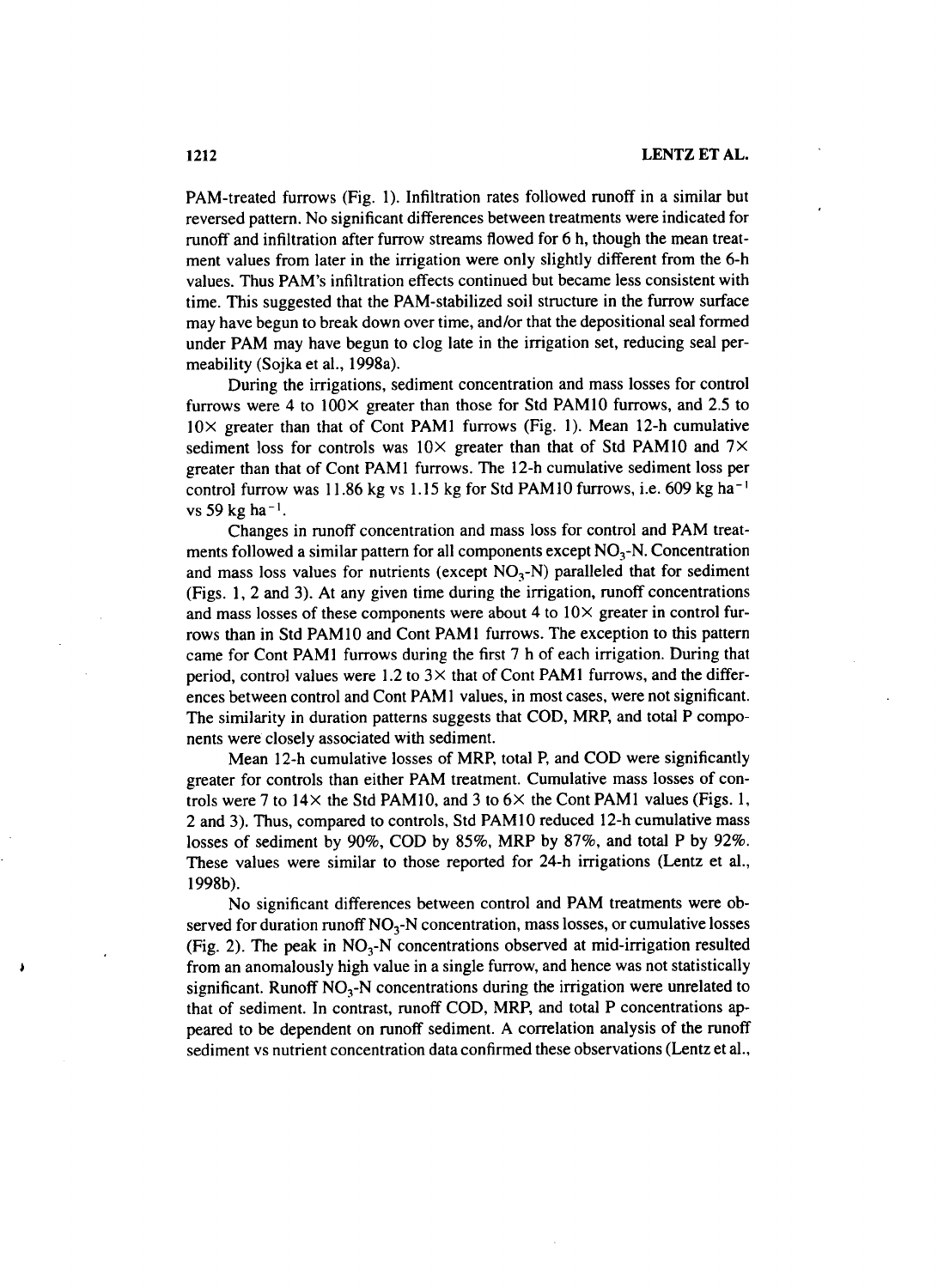,

)



*Figure 2.* Chemical oxygen demand (COD on left) and  $NO<sub>3</sub>$ -N (on right) concentrations and losses per furrow. Treatments included a control, 10 mg  $L^{-1}$  PAM applied during advance only (Std PAM10), and PAM applied continuously at  $1 \text{ mg } L^{-1}$  (Cont PAM1). Similar letters indicate nonsignificant differences ( $P = 0.05$ ) between treatment values.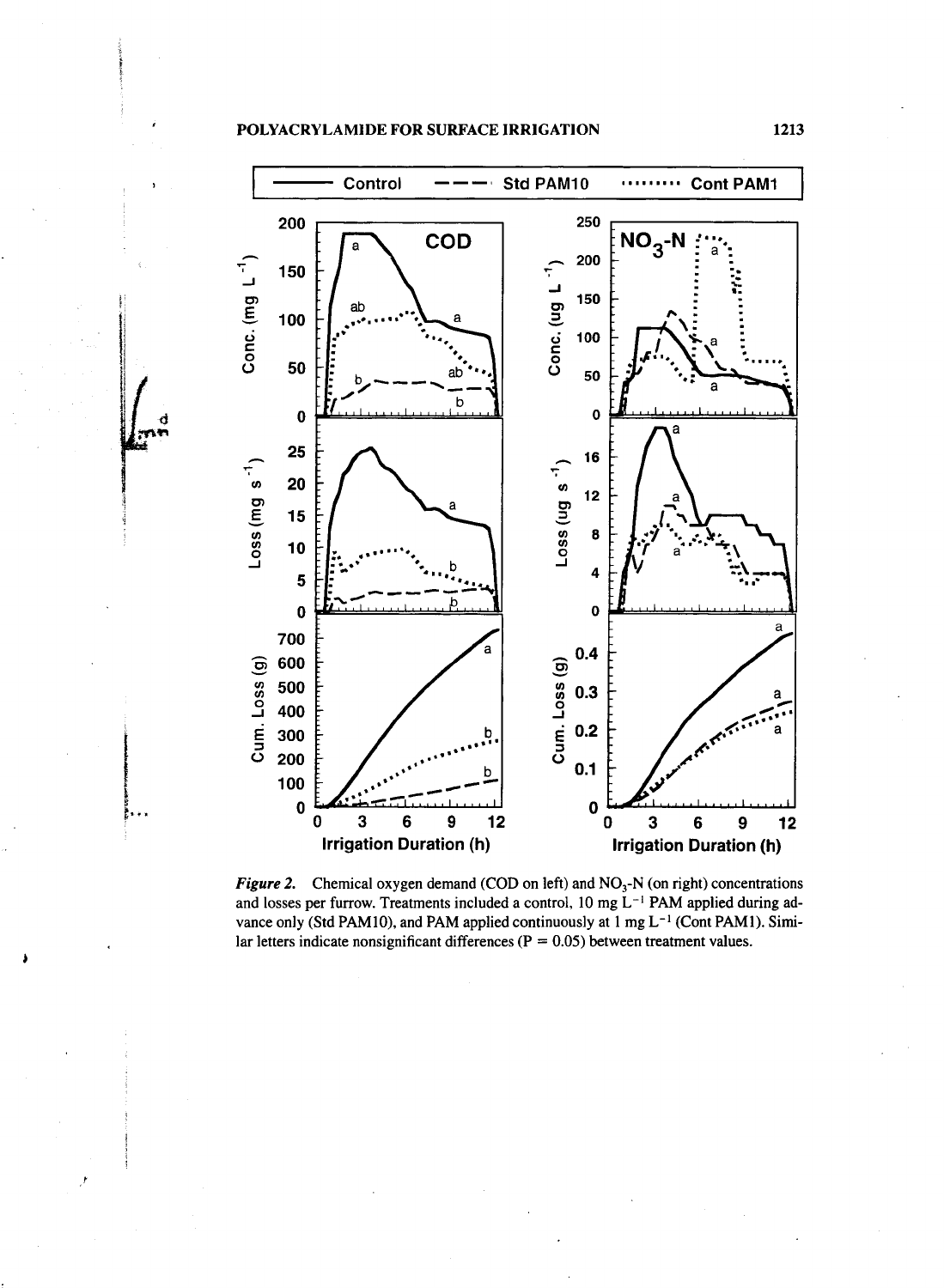

*Figure 3.* Molybdate-reactive-P (on left) and Total P (on right) concentrations and losses per furrow. Treatments included a control, 10 mg L<sup>-1</sup> PAM applied during advance only (Std PAM10), and PAM applied continuously at 1 mg  $L^{-1}$  (Cont PAM1). Similar letters indicate nonsignificant differences ( $P = 0.05$ ) between treatment values.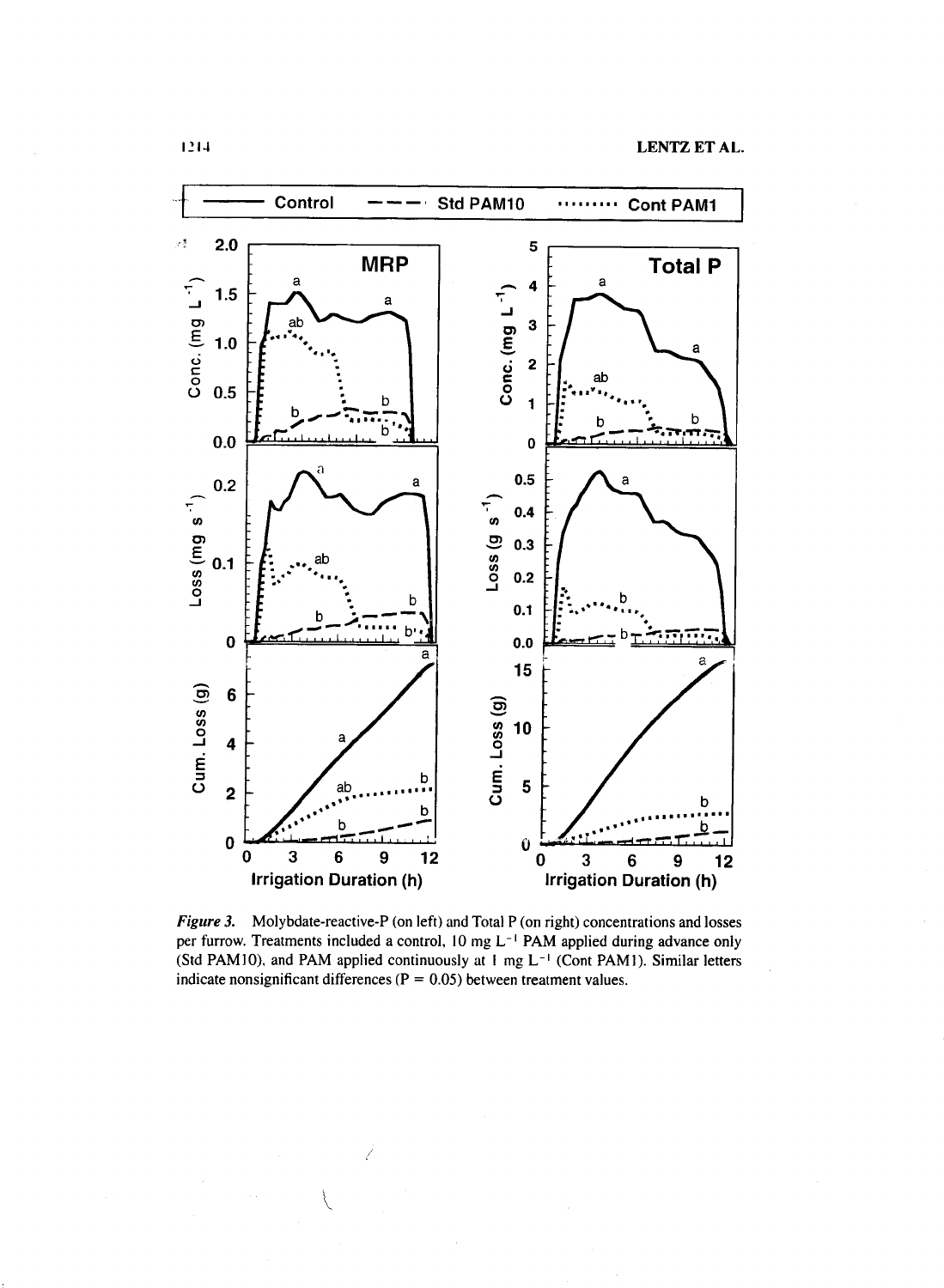्दे

1998b). Note that runoff MRP concentrations responded slightly differently to sediment concentration depending on treatment. In control furrows, MRP concentrations decreased only slightly during the irrigation even though sediment concentrations had decreased by one half (Figs. 1 and 3). The change in PAM-furrow MRP relative to sediment concentrations was more proportionate. Control furrows carried more than twice as much sediment as PAM furrows. Hence, the relatively larger P enrichment ratios present in PAM furrow streams probably heightened the impact of sediment on runoff MRP, compared to control furrows.

The Std PAM10 treatment reduced runoff losses of P, and COD (organic materials) by 80 to 90%, compared to untreated furrows. Polyacrylamide-induced reductions in runoff MRP and total P concentrations and mass loss reported here were similar to those observed for a southern Idaho demonstration project (Bahr and Stieber, 1996), which found that PAM reduced total N lost in runoff by 69 to 95%.

#### Field Leaching

Presented here is a preliminary analysis of a field-data set that included one partial irrigation season and two full irrigation seasons (Table 1). These data indicated no significant differences in cumulative field-wide deep percolation or  $NO<sub>3</sub>$ -N and chloride mass losses between conventional and PAM-managed irrigation furrows. Not even in 1996, when mean net infiltration of PAM furrows was permitted to exceed that of controls, did we observe significant treatment effects. Cumulative  $NO_3$ -N percolation losses increased in 1997 relative to 1996 in response to the spring, 1997, urea application. Deep percolation at lower field positions was 9% of that at upper positions (data not shown).

#### **CONCLUSIONS**

The Std PAM 10 treatment applied 10 mg  $L^{-1}$  anionic PAM to inflows as the furrow stream first advanced across the field. Once runoff began, untreated inflows were used to finish the irrigation. Relative to controls, PAM reduced total 12-h runoff losses of sediment by 90%, organic matter losses as estimated by chemical oxygen demand by 85%, total P by 92%, and MRP by 87%. Polyacrylamide accomplished these reductions mainly by lowering component concentrations in runoff water, but also by decreasing furrow runoff volume (i.e. increasing infiltration), especially early in the irrigation. Polyacrylamide's tendency to increase net furrow infiltration, had raised some concerns that it would increase downward translocation of soil water and nutrients. However, a subsequent percolation study showed that PAM-managed furrow irrigation did not result in an increase in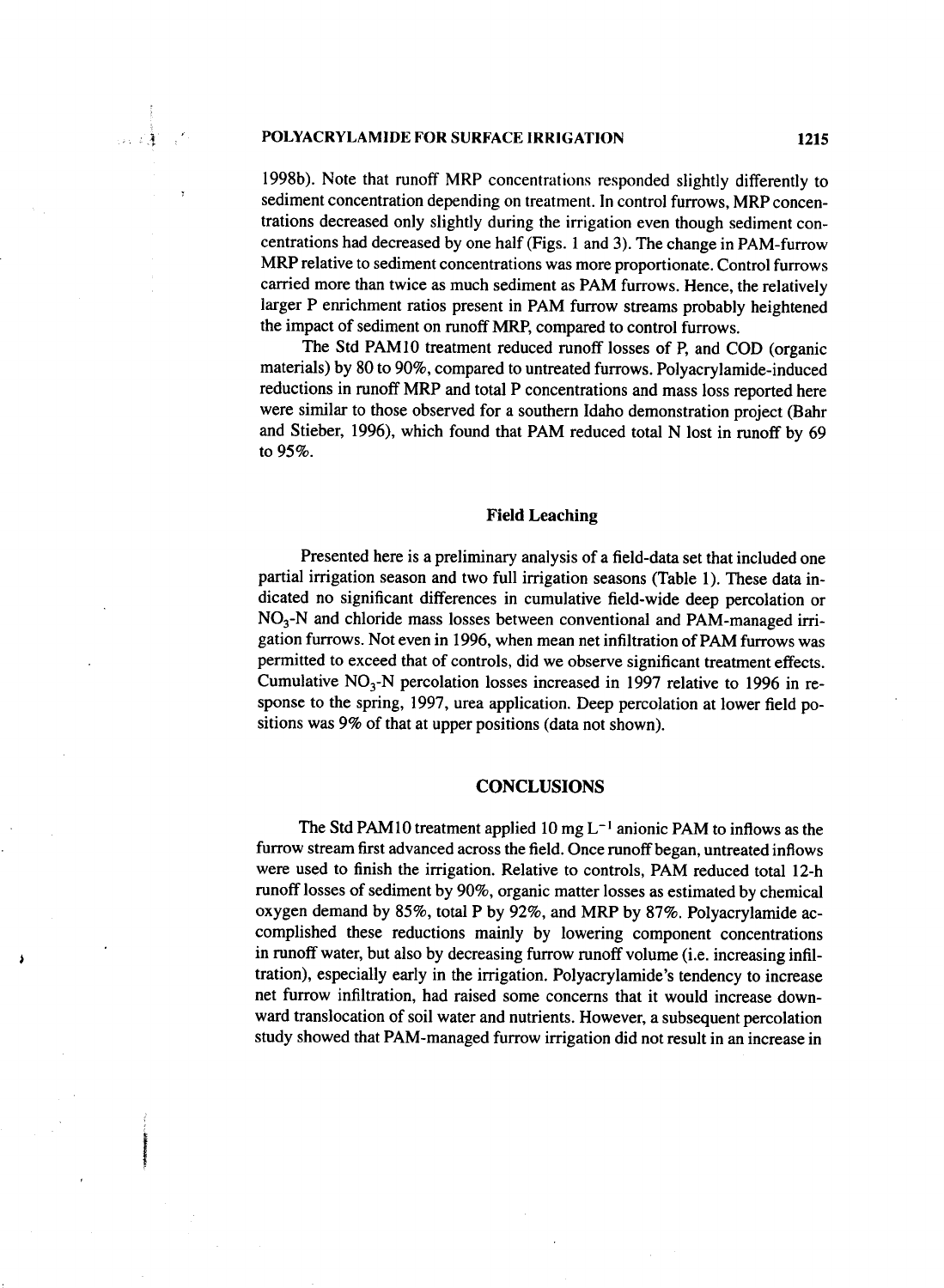|                              | Cumulative Seasonal Irrigation Applications and Percolation Losses<br>Table 1. |                          |                      |                |                           |                             |                            |
|------------------------------|--------------------------------------------------------------------------------|--------------------------|----------------------|----------------|---------------------------|-----------------------------|----------------------------|
| या छन<br>Year<br>$(H$ Irrs.) | Treatment                                                                      | Irrigation               |                      |                |                           |                             |                            |
|                              |                                                                                | Water<br>Applied<br>(mm) | Infiltration<br>(mm) | Runoff<br>(mm) | <b>Percolation Losses</b> |                             |                            |
|                              |                                                                                |                          |                      |                | Soil Water<br>(mm)        | Nitrate-N<br>$(kg ha^{-1})$ | Chloride<br>$(kg ha^{-1})$ |
| 1996+                        | Control                                                                        | 162                      | 65                   | 97             | $47.5a$ <sup>#</sup>      | 5a                          | 26a                        |
| (2)                          | <b>PAM</b>                                                                     | 171                      | 75                   | 96             | 99a                       | 11a                         | 27a                        |
| 1997                         | Control                                                                        | 305                      | 182                  | 123            | 166a                      | 121a                        | 154a                       |
| (5)                          | <b>PAM</b>                                                                     | 325                      | 185                  | 140            | 164a                      | 132a                        | 160a                       |
| 1998                         | Control                                                                        | 494                      | 233                  | 261            | 138a                      | 118a                        | 146a                       |
| (5)                          | <b>PAM</b>                                                                     | 494                      | 244                  | 250            | 133a                      | 83a                         | <b>88a</b>                 |

t In 1996, irrigation set times were the same for both treatments. Hence, the PAM-induce infiltration increase was more evident than for years 1997-98. In later years, irrigation length was adjusted to give identical net infiltration for both treatments.

t Similar lower-case letters indicate nonsignificant differences between treatments *(P =* 0.05) for a given year.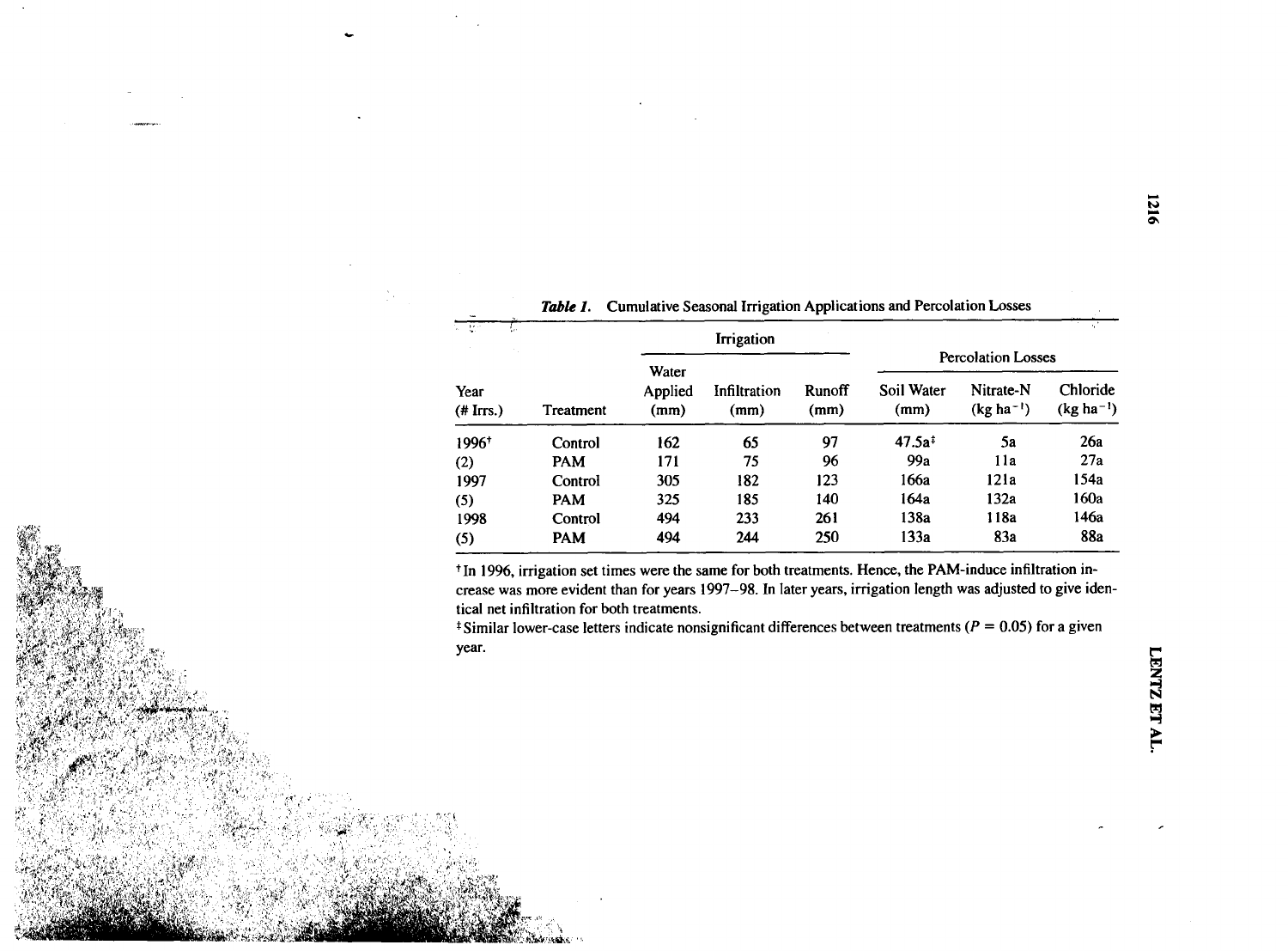field-wide percolation losses of water or soluble nutrients such as  $NO<sub>3</sub>-N$ . Polyacrylamide provides an opportunity for increasing irrigation uniformity by increasing initial furrow inflows (without attendant erosion increases). This option is not always available for other infiltration-enhancing practices, such as straw-mulching. Increasing inflows in straw-mulched furrows can result in the washing out of straw and formation of straw and sediment dams in furrows; with the latter causing flooding (Berg, 1984). Polyacrylamide-managed furrow irrigation in some Idaho soils can help increase crop nutrient-use efficiency by preventing field nutrient losses, and simultaneously protect surface water quality by reducing N, P, and organic matter concentrations in furrow runoff and return flows.

#### **ACKNOWLEDGMENTS**

This work was supported in part by a grant from CYTEC Industries, through a Cooperative Research and Development Agreement (contract 58-3K95-4-216). Comments by Drs. Mandi Al-Kaisi, Jan Boll, and Robert Mahler on an early draft of the manuscript were greatly appreciated. We thank Dr. Anita Koehn, Mr. Ron Peckenpaugh, Mr. Jim Foerster, and Mr. Andrew Mutziger for their valuable technical assistance, and Ms. Kristen Swafford, Ms. Jamie Ward, Ms. Riqui Heinemann, and Mr. Seth Oliver for their help in the lab and field.

#### **REFERENCES**

- American Public Health Association, American Water Works Association, and Water Pollution Control Federation. 1971. Oxygen demand (chemical). p. 495-499. *In* Anon. (ed.) Standard Methods for the Examination of Water and Wastewater. 13th ed. American Public Health Association, New York.
- Bahr, G.L., and T.D. Stieber. 1996. Reduction of nutrient and pesticide losses through the application of polyacrylamide in surface irrigated crops. p. 41- 48. *In* R.E. Sojka and R.D. Lentz (ed.) Managing Irrigation-Induced Erosion and Infiltration with Polyacrylamide. Proc. Workshop, Twin Falls, ID. 6 –8 May, 1996. Univ. of Idaho Misc. Publ. No 101-96. Univ. of ID, Moscow, ID.
- Barvenik, F.W. 1994. Polyacrylamide characteristics related to soil applications. Soil. Sci. 158: 235-243.
- Berg, R.D., and D.L. Carter. 1980. Furrow erosion and sediment losses on irrigated cropland. J. Soil and Water Cons. 35 : 267-270.
- Berg, R.D. 1984. Straw residue to control furrow erosion on sloping irrigated cropland. J. Soil Water Cons. 39 : 58-60.

ha M

不可的 劲  $i \in \{1, 2, 3\}$  is 日本国王

aseed back  $\mathcal{M}^{(1)}$ ł,  $\frac{1}{2}$   $\mathbf{r}_{k-3}$ as Harbr

ે છે. સીમે રહેશ 만 ( Para

mdo ിറങ്ങ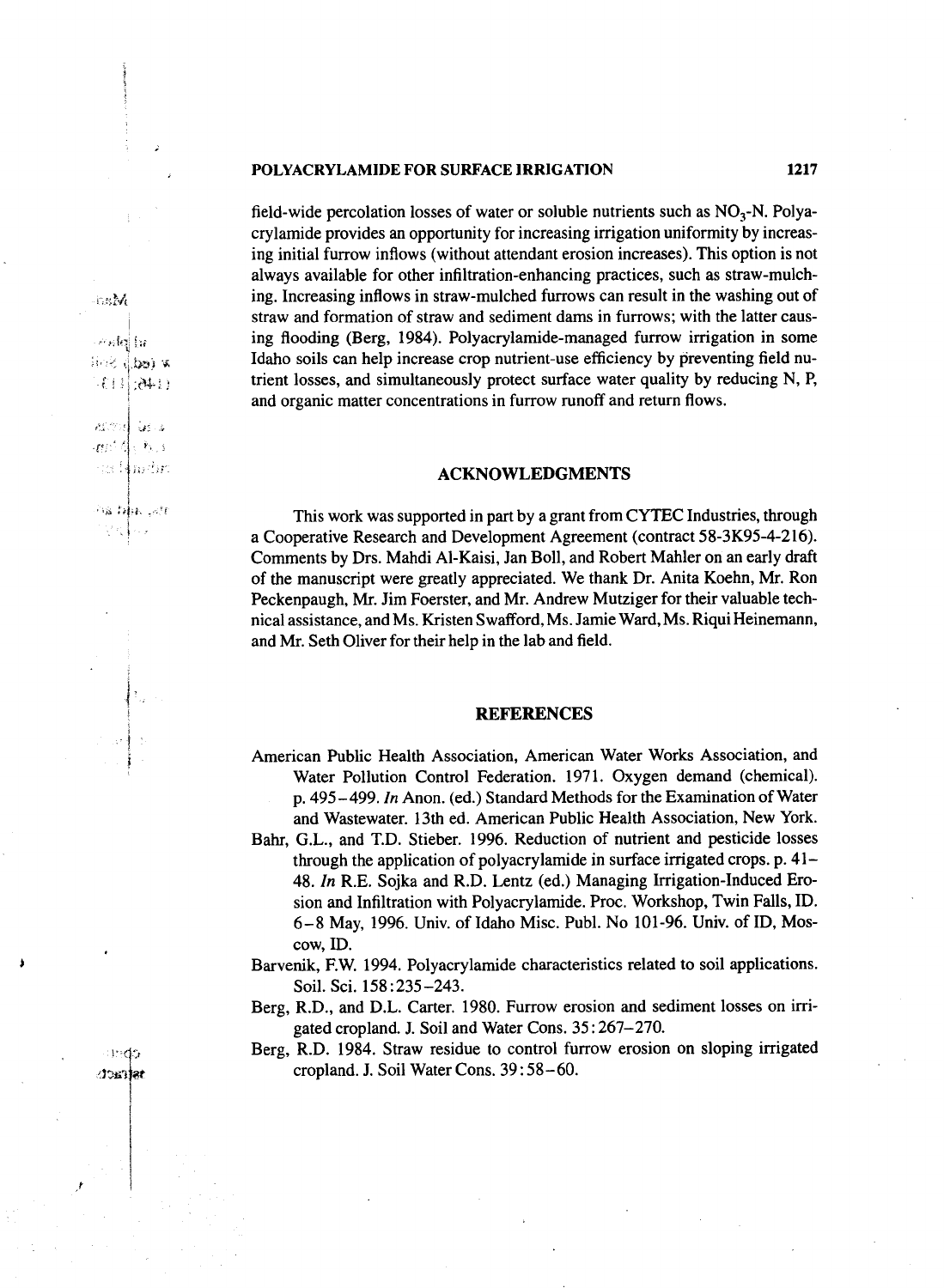- Bishop, A.A., M.E. Jensen, and WA. Hall. 1967. Surface irrigation systems. p. 865 –884. *In* R.M. Hagan, H.R. Howard and T.W. Edminster (ed.) Irrigation of Agricultural Lands. Agron. Monogr. No. 11, ASA, Madison, WI.
- Bjorneberg, D.L., D.T. Westermann, and J.K. AAse. 1999. Phosphorus dynamics in furrow irrigation water. p. 351 *In* 1999 Agronomy abstracts. ASA, Madison, WI.
- Brown, M.J. 1985. Within-furrow erosion and deposition of sediment and phosphorous. p. . *In* S.A. El-Swaify, W.C. Moldenhauer and A. Low (ed.) Soil Erosion and Conservation. Soil Cons. Soc. Am., Ankeny, IA (146; 113- 118).
- Bucks, D.A., T.W. Sammis, and G.L. Dickey. 1990. Irrigation for arid areas. p. 499-548. *In* G.J. Hoffman, T.A. Howell and K.H. Solomon (ed.) Management of Farm Irrigation Systems. American Society of Agricultural Engineers, St. Joseph, MI.
- Carter, D.L., and J.A. Bondurant. 1976. Control of sediments, nutrients, and adsorbed biocides in surface irrigation return flows. USEPA Rep. EPA-600/2- 76-237 (EPA-IAG-D5-F648). U.S. Gov. Print. Office, Washington,DC.
- Carter, D.L., J.A. Bondurant, and C.W. Robbins. 1971. Water-soluble NO<sub>3</sub>-nitrogen,  $PO<sub>4</sub>$ -phosphorus, and total salt balances on a large irrigation tract. Soil Sci. Soc. Amer. Proc. 35 : 331-335.
- Carter, D.L., M.L. Brown, C.W. Robbins, and J.A. Bondurant. 1974. Phosphorus associated with sediments in irrigation and drainage waters for two large tracts in southern Idaho. J. Environ. Qual. 3:287-291.
- Childs, J.L, W.W. Wallender, and J.W. Hopmans. 1993. Spatial and seasonal variation of furrow infiltration. J. Irr. Drain. Eng. 119 : 74 –90.
- Fitzsimmons, D.W., G.C. Lewis, D.V. Naylor, and J.R. Busch. 1972. Nitrogen, phosphorus and other inorganic materials in waters in a gravity-irrigated area. Trans. ASAE 15 :292-295.
- Greenberg, A.E., L.S. Clesceri, and A.D. Eaton. 1992. Standard Methods For The Examination Of Water And Wastewater. American Public Health Association, American Water Works Association, and Water Environment Federation, Washington, DC.
- Idaho Department of Health and Welfare, Division of Enviironmental Quality (IDHW-DEQ). 1994. The 1994 Idaho Water Quality Status Report. October, 1994. pp. 141.
- Heathwaite, A.L., and P.J. Johnes. 1996. Contribution of nitrogen species and phosphorus fractions to stream water quality in agricultural catchments. Hydrological Processes 10 : 971-983.
- Kemper, W.D., R. Rosenau, and S. Nelson. 1985. Gas displacement and aggregate stability of soils. Soil Sci. Soc. Am. J. 49 : 25-28.
- Kincaid, D.C. and R.D. Lentz. 1998. An automated vacuum extraction control system for soil water percolation samplers. p. 287 *In* Agronomy Abstracts. ASA, Madison, WI.

-1

ra p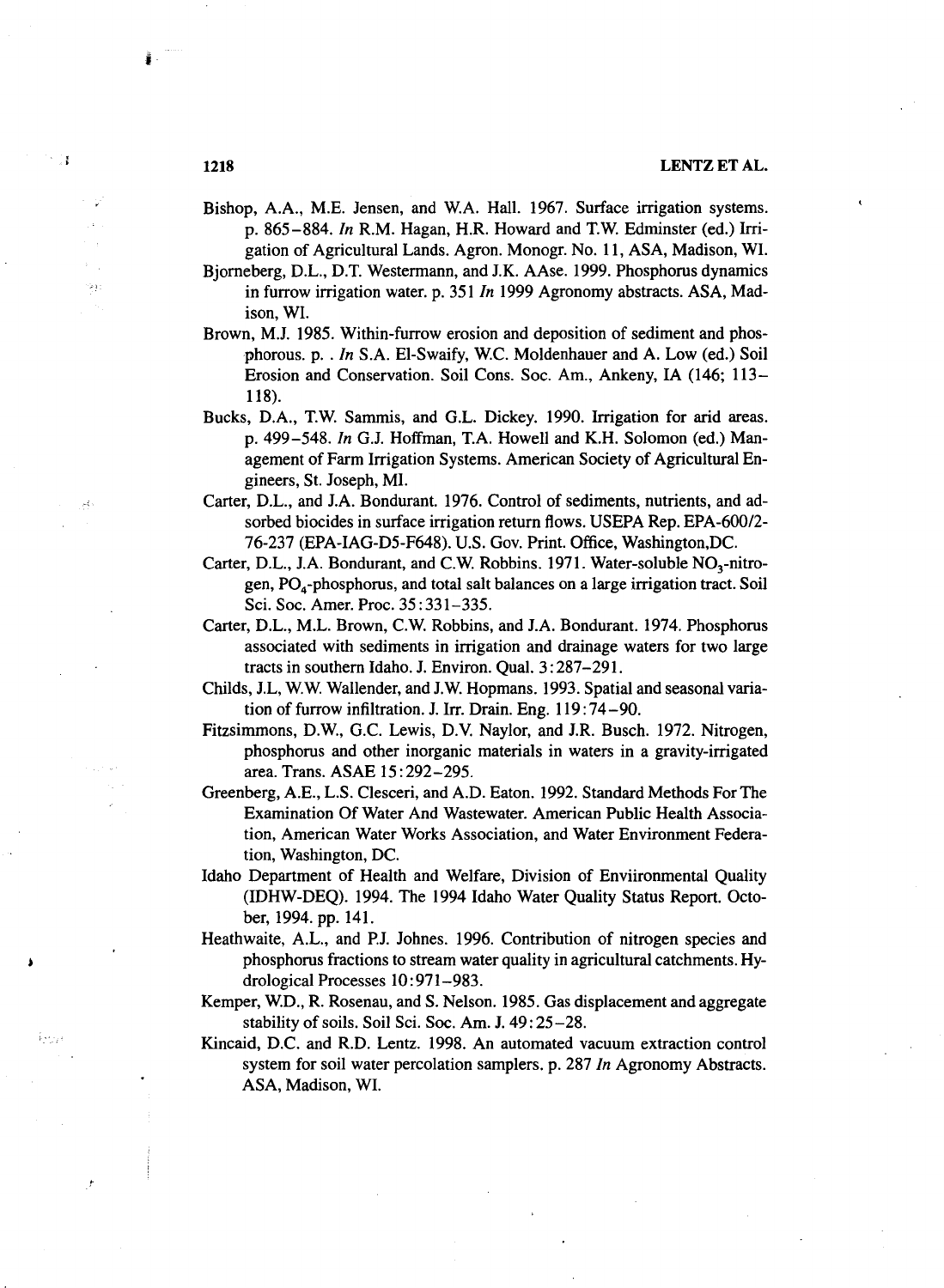สียว ξŞ naf:

iat

الأور

ميد

- Koluvek, P.K., K.K. Tanji, and T.J. Trout. 1993. Overview of soil erosion from irrigation. Journal of Irrigation and Drainage Engineering (ASCE) 119: 929-946.
- Lentz, R.D. 1995. Irrigation (Agriculture): Using polyacrylamide to control furrow-irrigation induced erosion. p. 162-165. *In* S.P. Parker (ed.) 1996 Yearbook of Science and Technology. McGraw-Hill, Inc., New York.
- Lentz, R.D., and R.E. Sojka. 1994. Field results using polyacrylamide to manage furrow erosion and infiltration. Soil. Sci. 158: 274 –282.

Lentz, R.D., and R.E. Sojka. 1995. Monitoring software for pollutant components in furrow irrigation runoff. p. 123-127. *In* L. Ahuja, J. Leppert, K. Rojas and E. Seely (ed.) Computer Applications in Water Management, Proc. Workshop, 23-25 May, 1995. Colorado State University Water Resources Research Institute Info. Series No. 79. Colorado State University, Fort Collins, CO.

Lentz, R.D., and R.E. Sojka. 2000a. Polymer charge and molecular weight effects on treated irrigation furrow processes. Int. J. Sed. Res. (In Press)

Lentz, R.D., and R.E. Sojka. 2000b. Applying polymers to irrigation water: evaluating strategies for furrow erosion control. Trans. ASAE (Submitted).

- Lentz, R.D., I. Shainberg, R.E. Sojka, and D.L. Carter. 1992. Preventing irrigation furrow erosion with small applications of polymers. Soil Sci. Soc. Am. J. 56 : 1926 –1932.
- Lentz, R.D., T.D. Stieber, and R.E. Sojka. 1995. Applying polyacrylamide (PAM) to reduce erosion and increase infiltration under furrow irrigation. p. 79-92. *In* L.D. Robertson, P. Nolte, B. Vodraska, B. King, T. Tindall, J. Romanko and J. Gallian (ed.) Proc. Winter Commodity Schools-1995. Vol. 27. University of Idaho Cooperative Extension, Moscow, ID.
- Lentz, R.D., R.E. Sojka, and D.C. Kincaid. 1998a. Design and calibration of percolation samplers for measuring polyacrylamide-amended furrow-irrigation effects on drainage water quality. p. 267-276. *In* L.C. Brown (ed.) Proc. Seventh International Drainage Symposium, Orlando, FL 8-10 March 1998. ASAE, St Joseph, MI.

Lentz, R.D., R.E. Sojka, and C.W. Robbins. 1998b. Reducing phosphorus losses from surface-irrigated fields: emerging polyacrylamide technology. J. Environ. Qual. 27 : 305-312.

Letey, J. 1994. Adsorption and desorption of polymers on soil. Soil. Sci. 158: 244 –248.

- Logan, T.J. 1982. Mechanisms for release of sediment-bound phosphate to water and the effects of agricultural management on fluvial transport of particulate and dissolved phosphate. Hydrobiologia 92:519-530.
- Mackenzie, A.J., and F.G.J.R. Viets. 1974. Nutrients and other chemicals in agricultural drainage waters. p. . *In J.* Van Schilfgaarde (ed.) Drainage For Agriculture. Agronomy 17:489-511. American Society of Agronomy, Madison, WI.